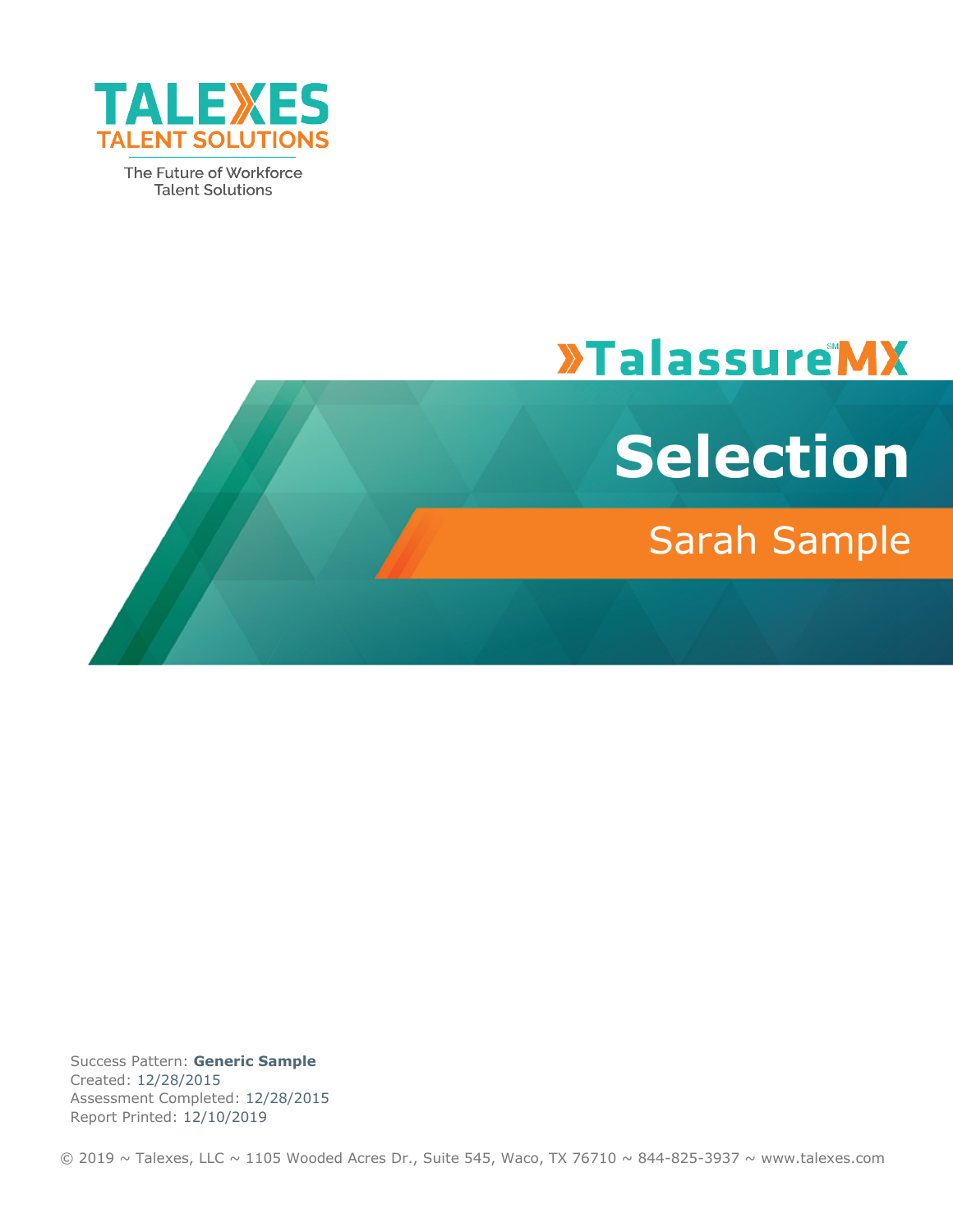## **Selection Report - Sarah Sample**

This report provides information which reflects the responses provided by Ms. Sample when completing the assessment. This information will be valuable when considering Sarah for the position by demonstrating how well she fits the job. This is accomplished by comparing her results to a Success Pattern, which defines the requirements of the position by identifying the characteristics that will yield success in the position.

The Job Match provided below is a percentage of her alignment with the Success Pattern. The rest of the report will guide you through the process with information about Sarah as a person and her behaviors in relationship to the position.

## **Job Match to Generic Sample**

Following is the display of the Job Match percentage to the Success Pattern of Generic Sample. The match is calculated by comparing the scores of Ms. Sample to the Success Pattern created for this position.

A minimum job match percentage, as displayed by the green area of the gauge below, was selected by your organization to ensure Ms. Sample is a highly compatible candidate for this job.



The Distortion score shows how candid the individual was while taking this assessment. The range for this scale is 1 to 9, with higher scores suggesting greater candor.

Assessment results should only be a part of the information used in the placement process. For more details, please refer to the Talassure User's Guide.

Please see the last page of the report for possible Areas of Concern.





**Selection** Sarah Sample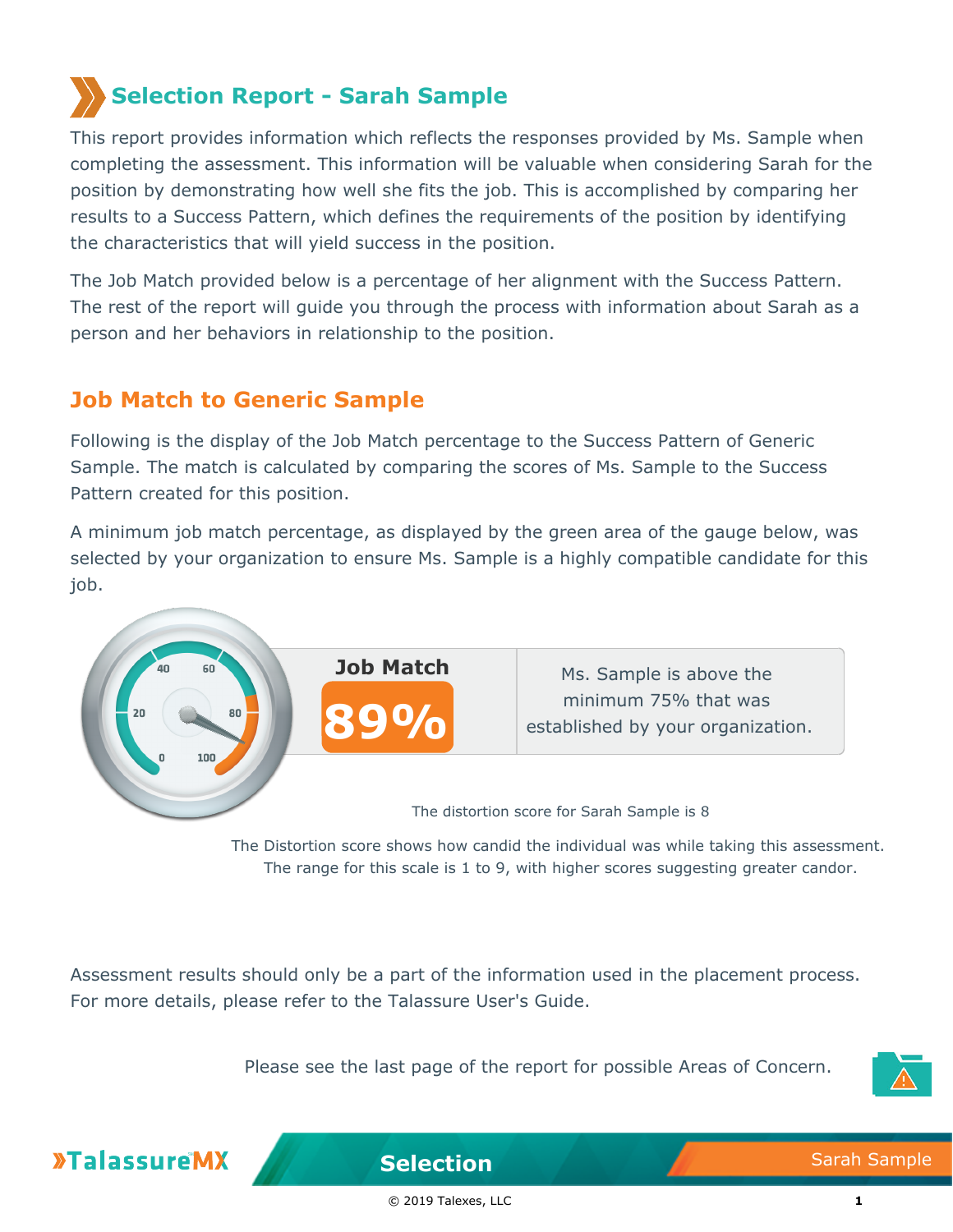## **Talent Summary**

Ms. Sample scored in the average region on the Reasoning scale. Her capacity to learn and apply new information is sufficient for most jobs, but she may require assistance on occasion when dealing with complex problems on the job.

Ms. Sample is interested primarily in the Technical, Sales/Business, and Financial themes. She is interested in intellectual pursuits, such as science and research, and she probably searches for well-researched ways to improve her sales and persuasion techniques. Furthermore, she understands and appreciates the need for effectively managing information flow and following best practices.



Ms. Sample generally complies with policies, and she readily accepts supervision, but she may deviate from established protocols if she thinks they are getting in her way. She does not have a strong need to challenge others' opinions. Sarah can be fairly outgoing, but she may also be more reserved on some occasions.

Ms. Sample is a self-starter and an energetic worker who can manage multiple tasks at once. She tends to be skeptical and suspicious of change when risk is involved. Having a strong desire to be in charge, she will attempt to influence the direction and activities of the group.

#### **Talent Details**

For an in depth picture of Ms. Sample the following page provides detailed information regarding her results. Scores are illustrated on the scale from 1 to 9. High scores do not imply a better score. What is most important is how the scores compare to the Success Pattern. The Success Pattern consists of Thinking and Personality scales. The Interest scales are provided to give insight on what motivates Sarah.

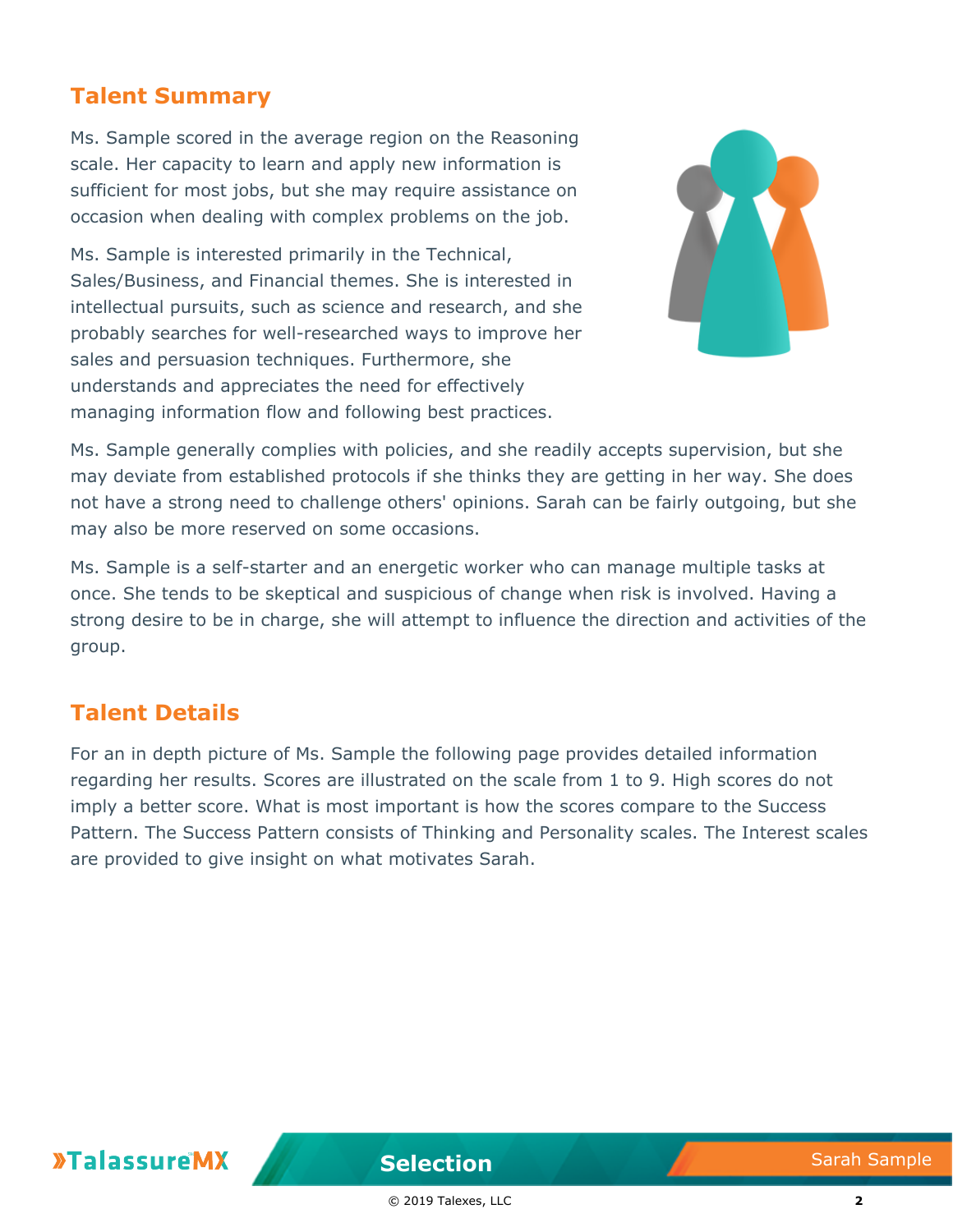### **Success Pattern - Generic Sample**

The Success Pattern is the darker shaded area on the scale. The scores for Ms. Sample are shown in white.







There is a total of six Occupational Interests. They are Creative, Financial, Mechanical, People Service, Sales / Business, Technical. The top three Interests are displayed for Sarah.

**»TalassureMX** 



#### **Selection** Sarah Sample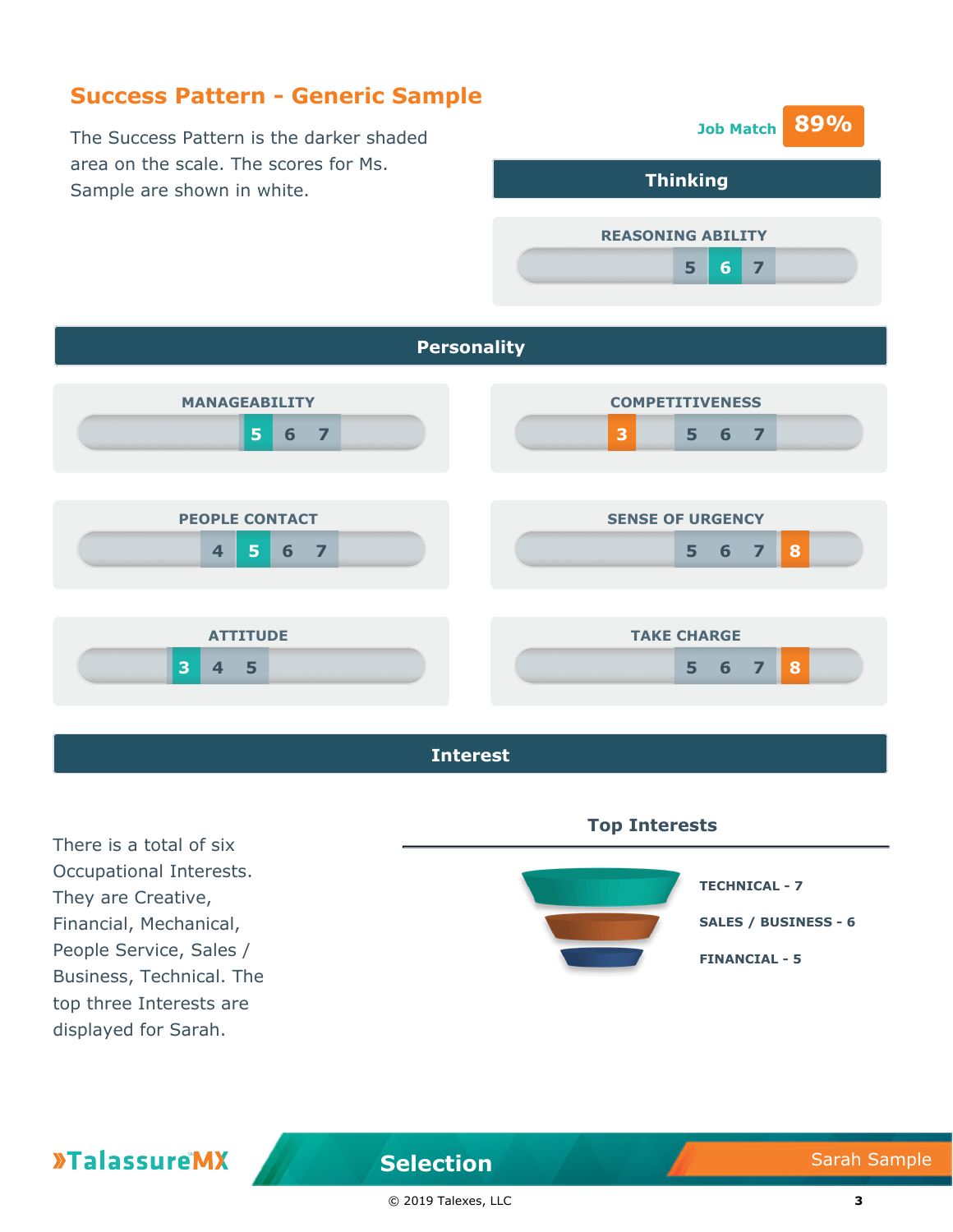#### **Interview Questions**

Interview questions are provided when Ms. Sample scores outside the Success Pattern for Generic Sample. These questions are designed to assist you in the interview process. Management Insights are given to provide you with insight into what is required to manage Ms. Sample.





Tendency to strive for control of people and situations and to lead more than follow.

Having scored above the Success Pattern on the Take Charge scale for this position, Ms. Sample may have difficulty adapting to the lower level of control she will be expected to maintain on the job.

#### **INTERVIEW QUESTIONS**

- Tell me about a situation in which you had to remain silent about a problem even though you believed you had the best solution.
- Tell me about a situation when you had to defend a decision you made even though it made you unpopular in the moment.
- Describe a time when you forcefully joined a conversation about an important decision. How did you assert yourself?

#### **MANAGEMENT INSIGHTS**

- Sarah may be reluctant to follow the direction of others, as she prefers to act as a leader.
- Ms. Sample has a strong desire to be in control, and her forcefulness may discourage others from offering their own input.
- Sarah has a strong need to be the leader in most situations and may be very forceful in doing so.

## **»TalassureMX**

**Selection** Sarah Sample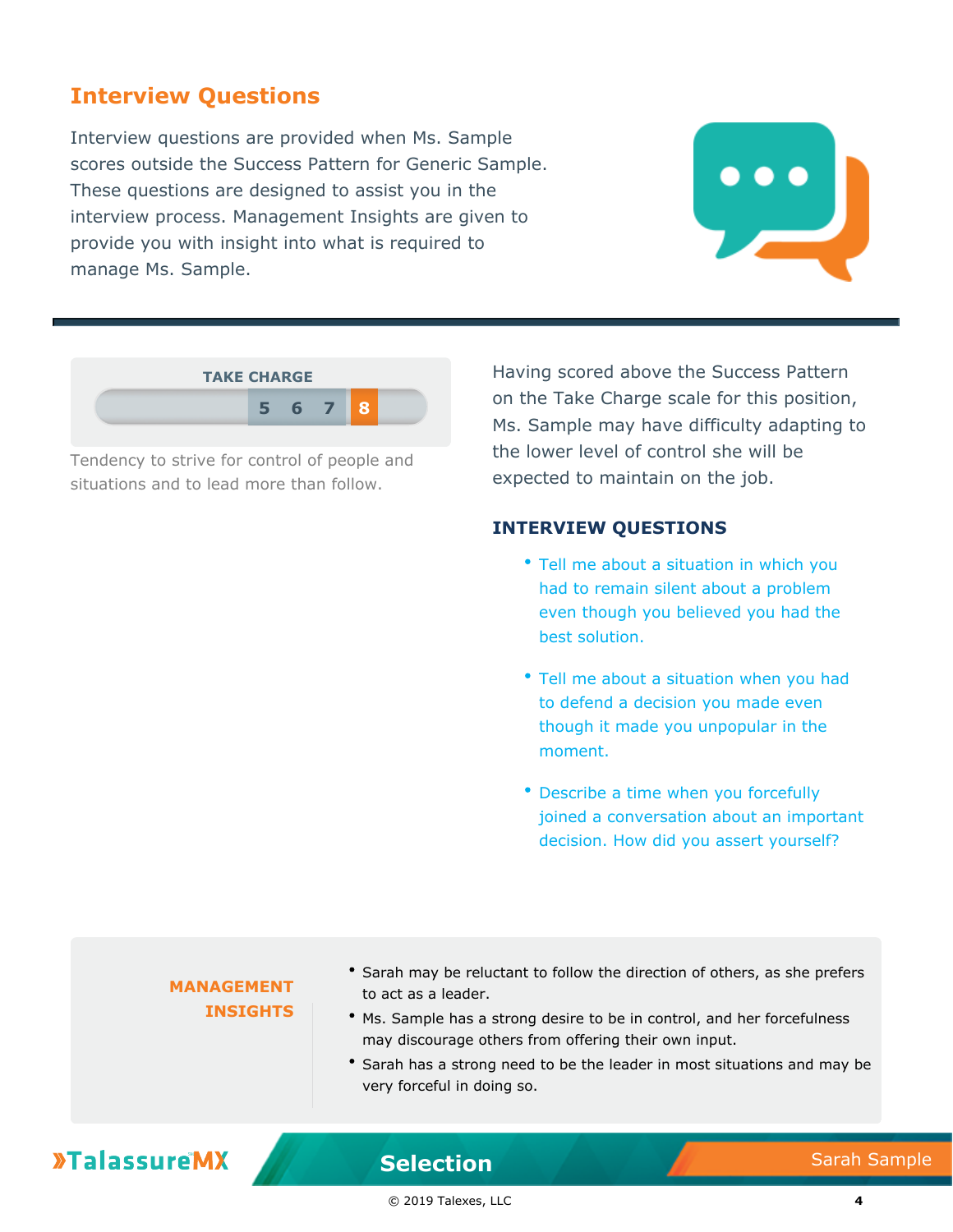| <b>COMPETITIVENESS</b> |   |  |
|------------------------|---|--|
|                        | F |  |

Tendency to work toward goals and to try to exceed others' performance.

Having scored below the Success Pattern on the Competitiveness scale for this position, Ms. Sample may not be willing to advocate her views with the amount of forcefulness needed to thrive in this position.

#### **INTERVIEW QUESTIONS**

- Tell me about a time you withheld your opinion in order to maintain a congenial environment.
- Tell me about a time when someone tried to take advantage of you and you stood up for yourself.
- Describe your willingness, if any, to let someone win an argument in order to avoid further conflict.

| <b>MANAGEMENT</b><br><b>INSIGHTS</b> | • Ms. Sample prefers not to act against the group, and she may frequently<br>defer to others when decisions are being made.<br>• In the interest of preserving a harmonious atmosphere, Ms. Sample may<br>readily go along with the opinions of others.<br>• Ms. Sample consistently tries to avoid conflict and maintain a<br>cooperative environment. |
|--------------------------------------|---------------------------------------------------------------------------------------------------------------------------------------------------------------------------------------------------------------------------------------------------------------------------------------------------------------------------------------------------------|
|                                      |                                                                                                                                                                                                                                                                                                                                                         |

## **»TalassureMX**

**Selection** Sarah Sample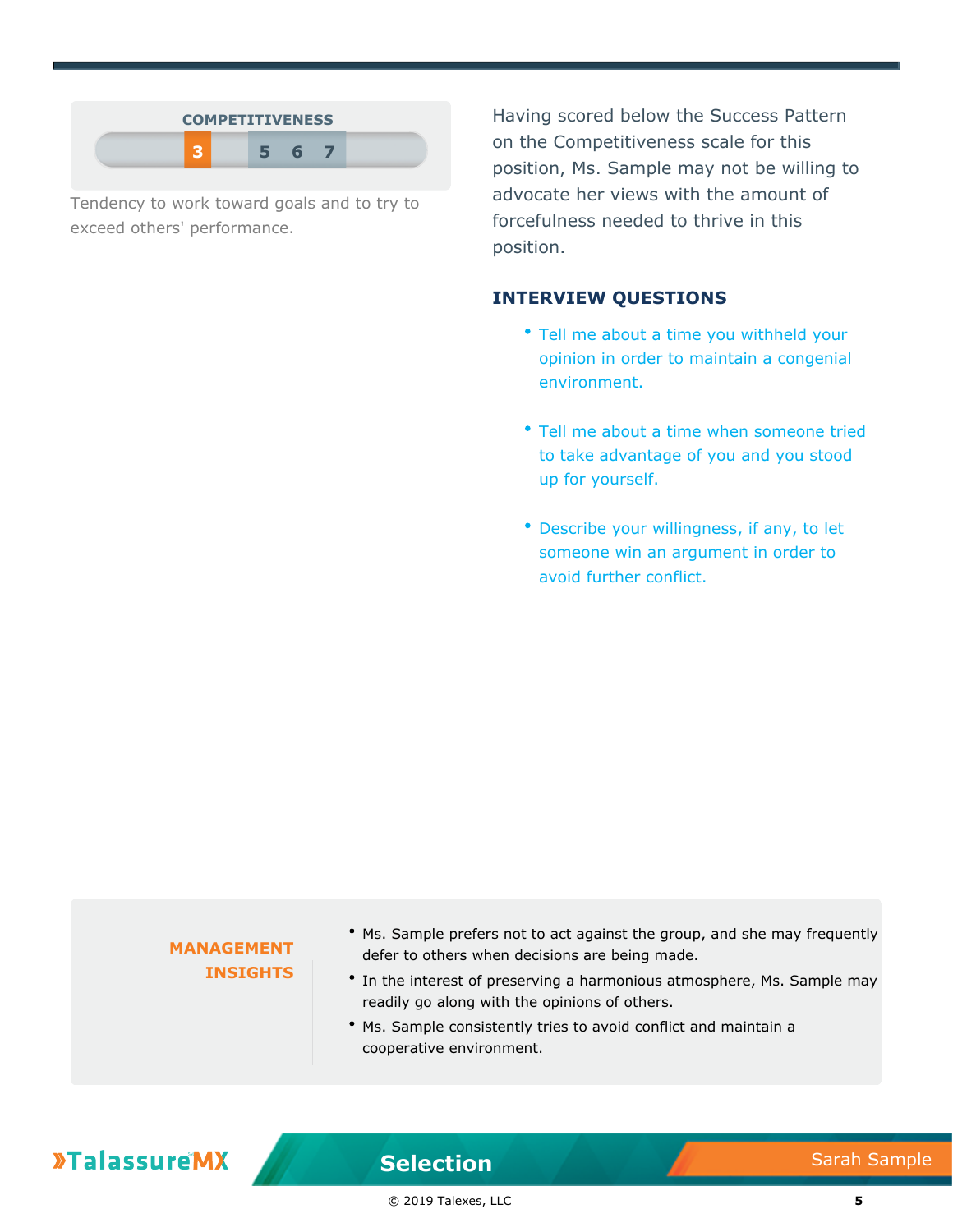| <b>SENSE OF URGENCY</b> |  |                |  |
|-------------------------|--|----------------|--|
|                         |  | 6 <sup>7</sup> |  |

Tendency to display stamina and an eagerness for immediate results.

On the Sense of Urgency scale Ms. Sample scored above the Success Pattern for this job. She may find it frustrating to work at the comparatively slower pace set by other successful individuals in the work group.

#### **INTERVIEW QUESTIONS**

- Tell me about a time when your sense of urgency may have been too high for the task at hand.
- Is there generally an upper limit on the number of tasks you can handle at one time? Please elaborate.
- How would you handle a work environment in which you were expected to patiently wait for others to complete tasks before you proceed further?

## **MANAGEMENT INSIGHTS** Sarah may become frustrated if her colleagues don't share her high sense of urgency. \* Sarah may push colleagues to work at a faster pace, which could be a source of conflict. Ms. Sample may become impatient if her work pace decreases due to the actions of others.

## **»TalassureMX**

**Selection** Sarah Sample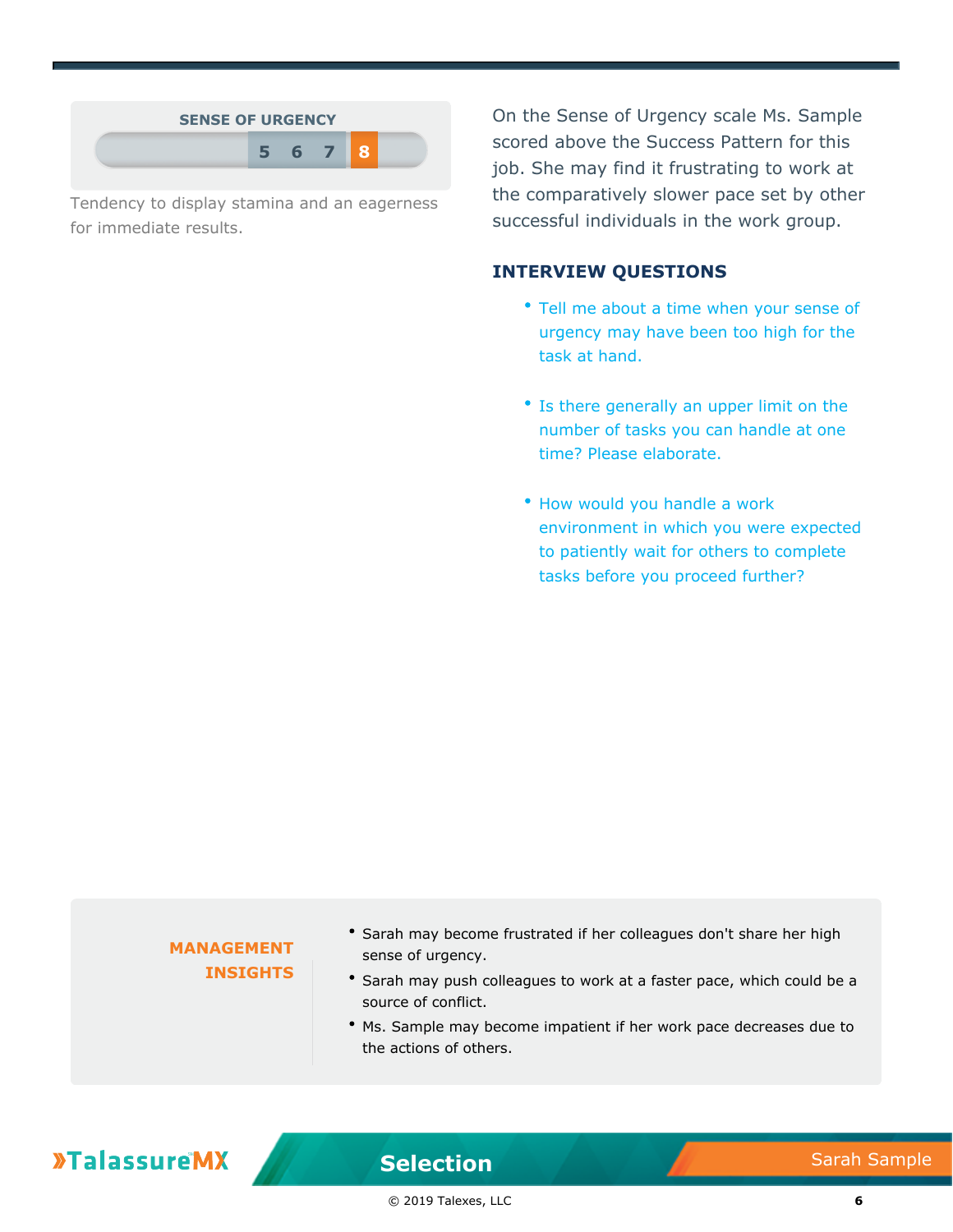

A measure of expected learning, reasoning, and problem solving potential.

Having scored within the Success Pattern of the Reasoning scale for this position, Ms. Sample she should be able to pick up new skills on the job quickly enough to be effective in this role.

#### **INTERVIEW QUESTIONS**

• How do you ensure that you gain the most from training programs, whether they are easy or difficult?

#### **MANAGEMENT INSIGHTS**

- Sarah should generally be able to fill in major gaps in instructions using logic and reason.
- Ms. Sample is able to acquire new knowledge through multiple mediums.
- Ms. Sample will learn new job-related information at a reasonably quick pace.

## **»TalassureMX**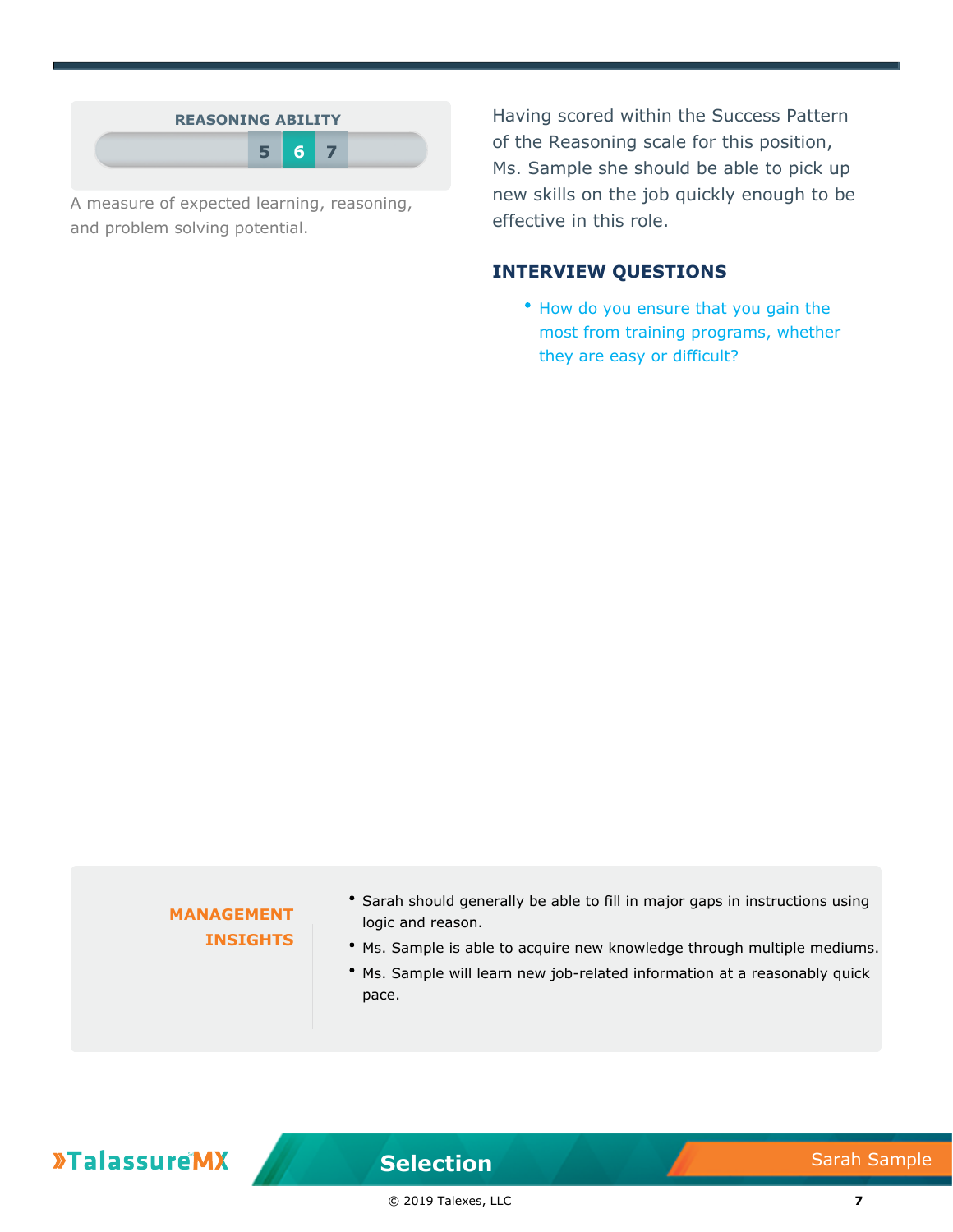

Tendency to have a positive or optimistic outlook regarding people and outcomes.

Ms. Sample scored within the Success Pattern of the Attitude scale for this position. This indicates that she has a tendency to scrutinize individuals who have not proven themselves to be trustworthy.

#### **INTERVIEW QUESTIONS**

• Some situations occasionally call for a healthy level of skepticism. How do you express doubt, or misgivings, tactfully?

#### **MANAGEMENT INSIGHTS**

- Sarah often finds it difficult to place confidence in the plans of others.
- Ms. Sample is often skeptical of the benefits of change, particularly when those changes have far-reaching consequences.
- Ms. Sample generally views unfamiliar situations in a negative light.

## **»TalassureMX**

**Selection** Sarah Sample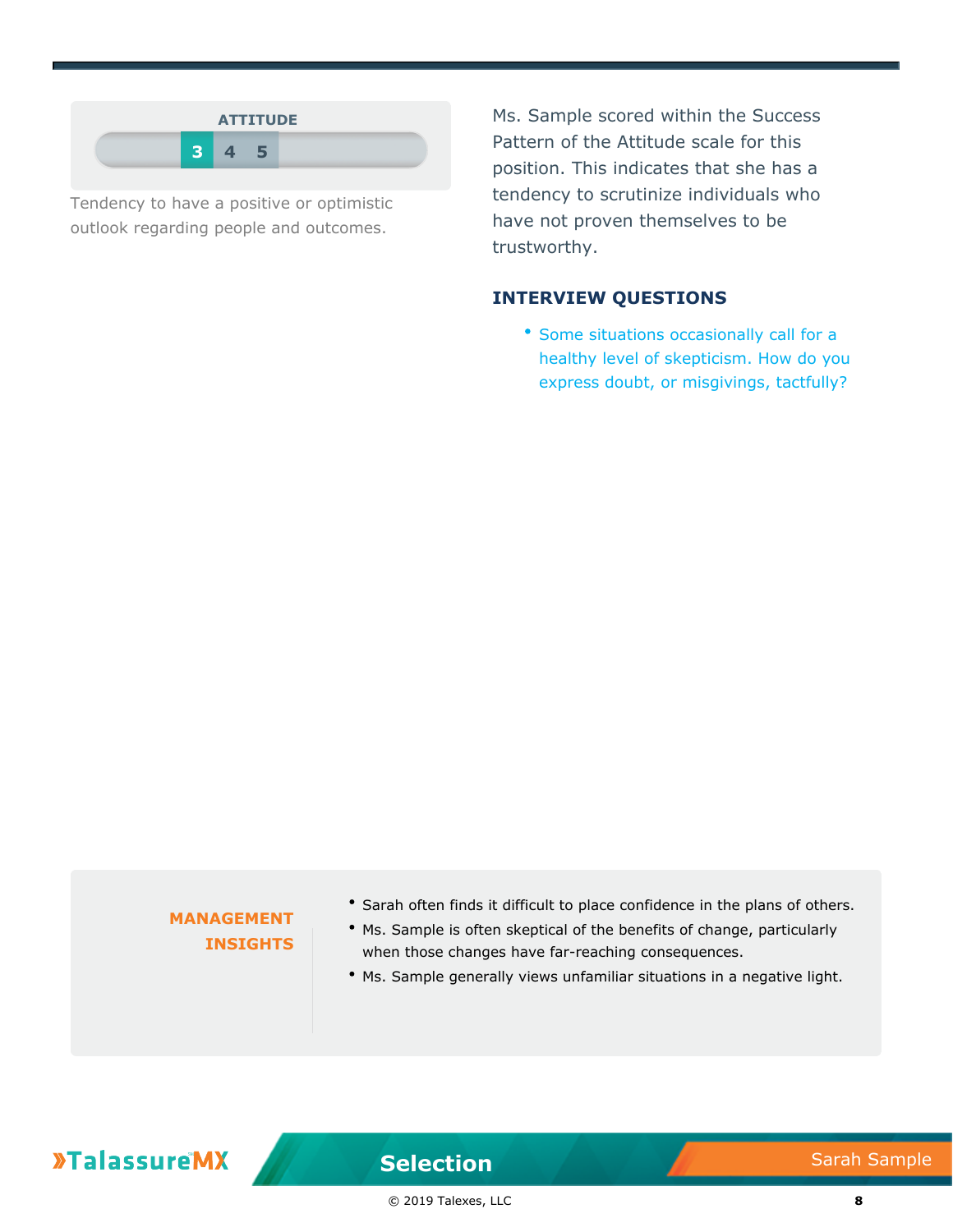| <b>MANAGEABILITY</b> |    |  |
|----------------------|----|--|
|                      | 56 |  |

Tendency to follow policies, accept supervision, and work within the rules.

Ms. Sample has a Manageability score that is within the Success Pattern for this position. She probably appreciates having the opportunity to exercise personal discretion, as opposed to having to blindly follow strict rules all the time.

#### **INTERVIEW QUESTIONS**

**\* Sometimes people think management** doesn't make the best decisions. How do you determine whether it is worthwhile to question a given decision or simply follow orders?

| regarding authority and rules.<br>• In most routine situations, Ms. Sample is willing to cooperate with those<br>in positions of authority. |
|---------------------------------------------------------------------------------------------------------------------------------------------|
|---------------------------------------------------------------------------------------------------------------------------------------------|

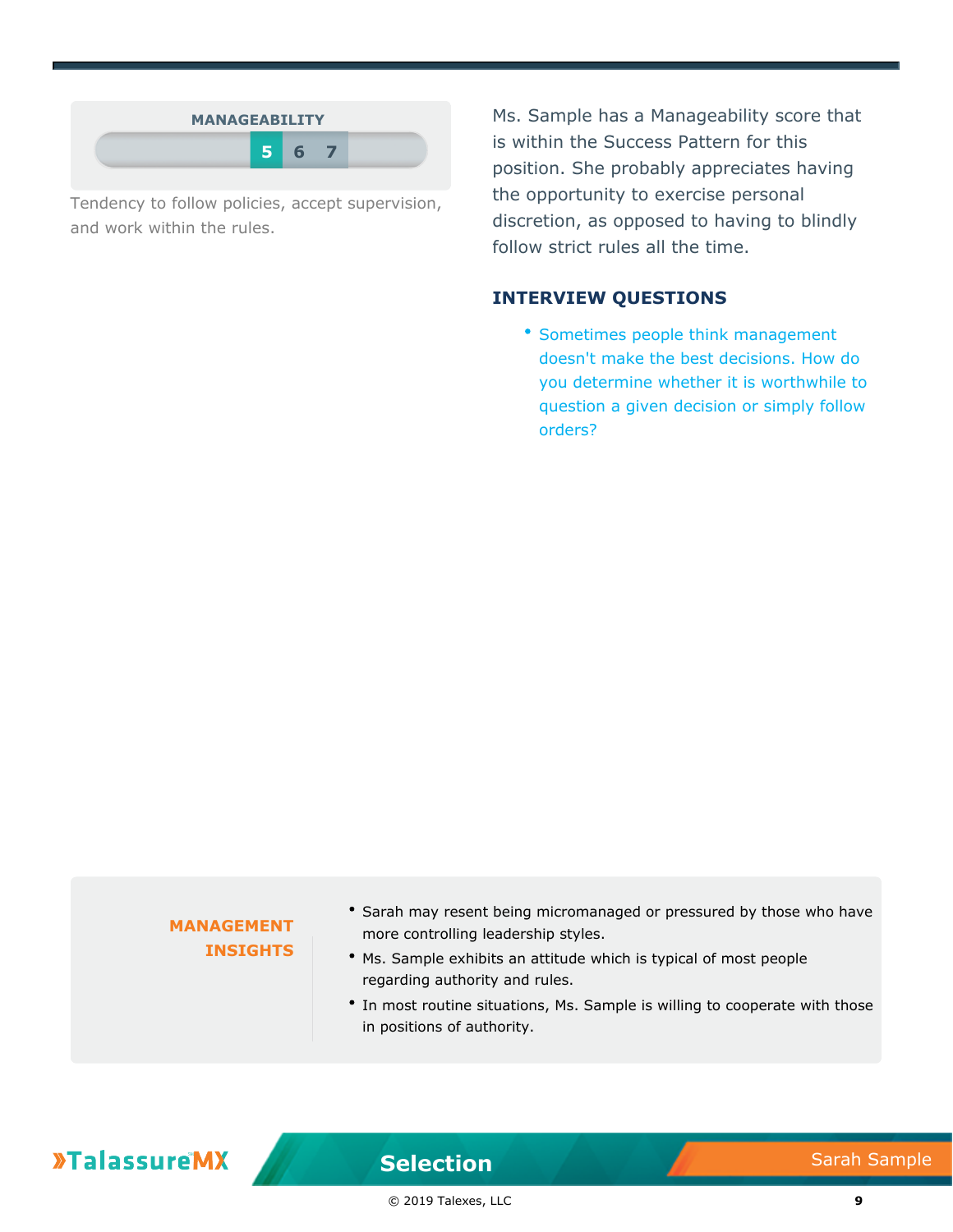

Tendency to be outgoing, people-oriented, and to participate with others.

Ms. Sample has a People Contact score that is within the Success Pattern for this position. She appreciates social interaction, but she can prevent it from becoming a distraction.

#### **INTERVIEW QUESTIONS**

• In your professional life, what determines whether you will be outgoing or more reserved in a given situation?

#### **MANAGEMENT INSIGHTS**

- \* Sarah can be fairly outgoing, but she may also be more reserved on some occasions.
- She maintains good interpersonal relations, and, because of her interactions with others, she likely possesses an adequate understanding of issues that commonly concern team members.
- Ms. Sample may be inclined to promote the benefits of working as a group, if asked.

## **»TalassureMX**